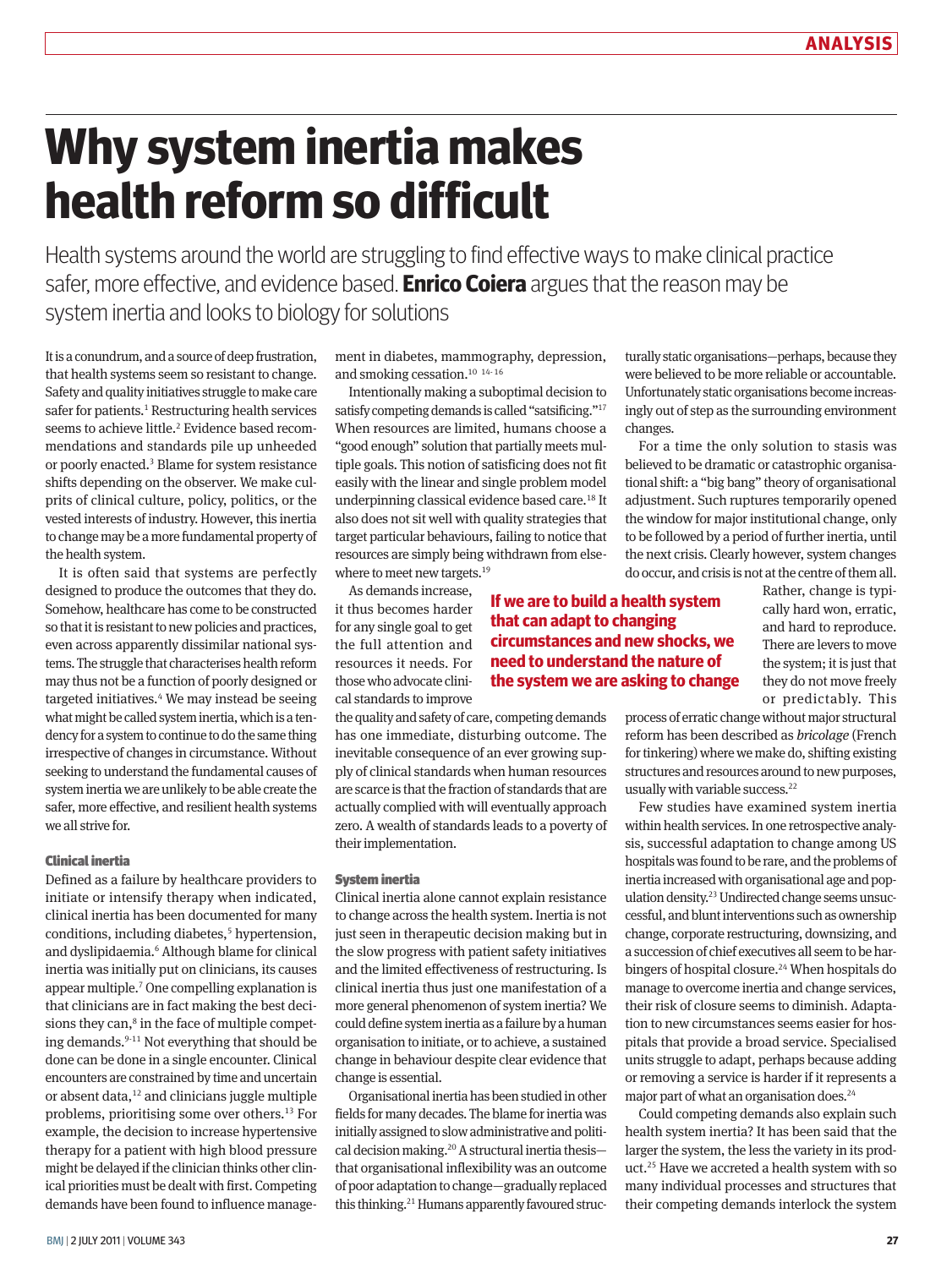# **ANALYSIS**



into relative rigidity? If so, this could explain much about our failure to progress with health reform. The first question we thus need to ask is why human organisations appear to grow in complexity over time. We next need to ask how that complexity leads to inertia.

### Causes of health system complexity

Health systems seem to become more complex over time (in the sense of having more interacting elements and interdependent behaviours) for various reasons. The first is simply the statistical tendency of all physical systems to accumulate random variation. Diversity and complexity can arise by simple accumulation of random events. In biology, the "first law" holds that evolutionary systems accumulate such diversity and complexity over time, independent of natural selection.<sup>26</sup>

There must also be a parallel first law of organisations, which holds that organisations accumulate diversity and complexity over time, independent of directed action. Random variation clearly shapes clinical processes. The same process implemented in two locations will over time accumulate variations, just because of random effects such as changes in staff, breakdowns, miscommunication, and workarounds. Eventually small differences become entrenched into "the way we do things around here." Even a simple process such as transferring a patient by trolley between wards is affected by random variation in the way that many small steps come together to generate a wide variety of outcomes.27

The second reason that health systems become more complex is directed action, much like natural selection. For example, a pro-innovation bias<sup>28</sup> may result from policy makers and managers

being rewarded for introducing new or improved processes and not for dismantling old ones. Humans value gain over loss, and this may partly explain why relinquishing old processes seems more risky than adopting new ones.<sup>29</sup>

For many individuals and organisations, substantial costs are sunk into existing structures and processes, and change threatens that investment. In healthcare, we have a vast system that consumes enormous funds and which has a large number of stakeholders. Funders (such as government or insurers), the professional guilds, manufacturers of medicines and devices, and patients generate competing demands, and contribute to system complexity. Some demands arise from sunk costs, such as existing investments in operating services or professional skills and roles, and can generate conflict and power struggles when a compromise harms one group more than others.

# How complexity and competing demands lead to system inertia

Theorists in physics and biology have developed a way of relating structural complexity to the way a system adapts to challenges. In these models, systems are composed of individual elements, with dependencies between the elements.<sup>30</sup> Each configuration has a certain "fitness" for purpose. The graph that shows all possible variations of the system, and the fitness value of each, is called a fitness landscape (figure). Each peak in a fitness landscape represents a system configuration that is fitter for purpose than its surroundings. Smaller peaks are called local optimums, and the highest peak of best performance is the global optimum. Fitness landscapes help visualise how changing an organisation's structure shapes its effectiveness and capability to change adaptively.

As organisations journey across their fitness landscape, changing structure and function over time, they can get stuck in territory where little improvement is to be found. In flattened landscapes, most directions for change yield little return. In rocky landscapes, you need to be in a space where the direction of change also takes you higher up the landscape. The journey from a small peak to another higher peak may even demand a journey that first decreases an organisation's fitness. Making such a journey requires all those with influence to understand that things will get worse before they get better. Asking an individual health service to change its locally optimum ways, for a period reducing its performance so that eventually the whole system will benefit, is a hard sell. Indeed, in hierarchical organisations, configurations known as sticking points can lock the organisation into behaviours that are not even locally optimal.<sup>31</sup>

Experimental computer modelling has shown that as the number of dependencies increases in a system, the height of the local optimums in a landscape lowers.<sup>30</sup> In other words, the more dependencies there are in a system, the more likely they will be in conflict (through competing demands), flattening the landscape and diminishing the potential for improving system fitness. Thus the more complex a health system becomes, the more difficult it becomes to find any system design that has a higher fitness.

#### System inertia and health reform

Recognising the existence of system inertia has implications for how we interpret the results of attempts to reform the health system.

Rather than seeing inertia as negative reaction to reform, we now see it as the natural emergent behaviour of the current system. System inertia may thus be a rational response to interventions that seek to reform when individuals and organisations have to manage other competing demands. If the benefits of a reform come at the cost of other important organisational goals, then organisations and the individuals in them will necessarily satisfice. In a system that is overconstrained with competing demands, the human attention and physical resources needed to make a new intervention succeed are just not available.

We must also be cautious in ascribing a failure to reform to the reform itself. When a system is overconstrained, any intervention, irrespective of intrinsic merit, will struggle to change system behaviour. The inability to show that a reform works may tell us more about the global state of the system than the intervention. Incentives are an instructive case in point. Pay for performance, the linking of reimbursement with adherence to safety and quality measures, can improve quality.32 However, it can also distract efforts from non-targeted outcomes.<sup>33</sup>